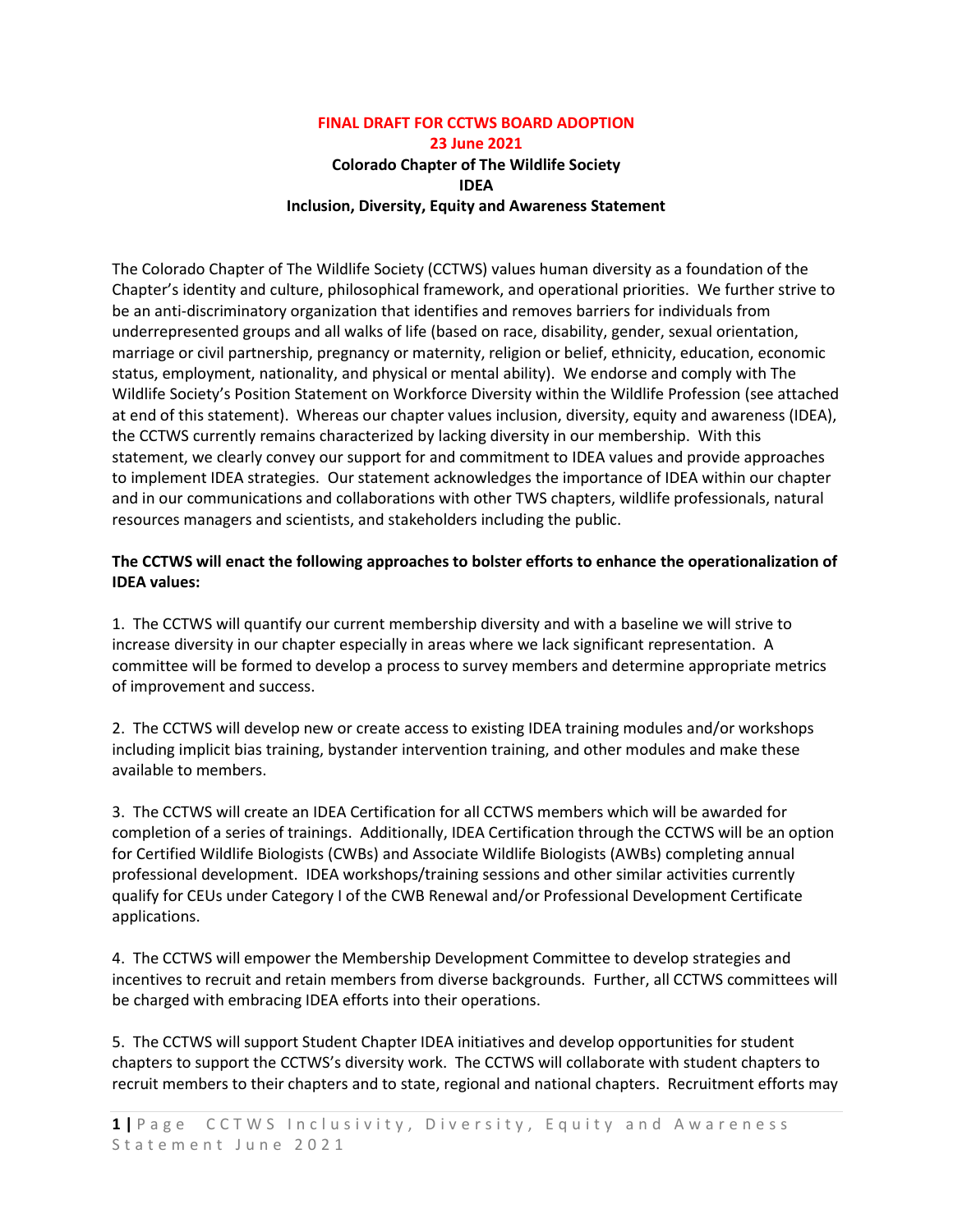include reaching out to high school and middle school students around the state, as well as to current college students not engaged with TWS. The CCTWS will develop and publish a listing of possible recruitment programs/internships hosted by federal and state agencies and other partners and potentially work with universities and student chapters to develop recruitment programs such as a summer wildlife camp that creates a gateway to a wildlife degree and career. The CCTWS may also work with partners to develop a summer internship that will promote retention of underrepresented students who actively pursue a university wildlife program degree in Colorado.

6. The CCTWS will work with universities and student chapters to develop robust collaborations with other student organizations such as the Society for the Advancement of Chicanos/Hispanics and Native Americans in Science (SACNAS) and Minorities in Agriculture, Natural Resources and Related Sciences (MANRRS), as well as groups like the Black Students' Alliance, Asian and Pacific Islanders organizations, LGBTQ+ groups, among others.

7. The CCTWS will encourage and provide guidance to other Colorado universities to develop student chapters to help introduce and recruit a diversity of students around the state to a career in wildlife through an academic degree program.

8. CCTWS, in collaboration with the IDEA Committee, will host workshops or other events at the annual conference that recognize and honor diversity.

9. The CCTWS board will communicate with the IDEA committee during annual conference planning to ensure a diversity of speakers are invited to and participate in the annual meeting and ensure a diversity of topics are highlighted to reflect the diversity of topics on which Colorado's wildlife biologists work. Honorariums and travel reimbursement will be provided for speakers from underrepresented groups.

10. The CCTWS will recruit diverse members to serve in leadership positions in the organization.

11. The CCTWS will create a Diversity Award to celebrate professional engagement by members who promote IDEA values.

12. The CCTWS will create an IDEA Grant as part of the research, management and education small grants program and will annually award this to a student or professional member from an underrepresented group. Grant applications and communications will include language that encourages and supports the submission of applications from members representing diverse backgrounds.

13. The CCTWS will diversify communications through use of varied platforms to reach current and future members that rely on numerous communications platforms.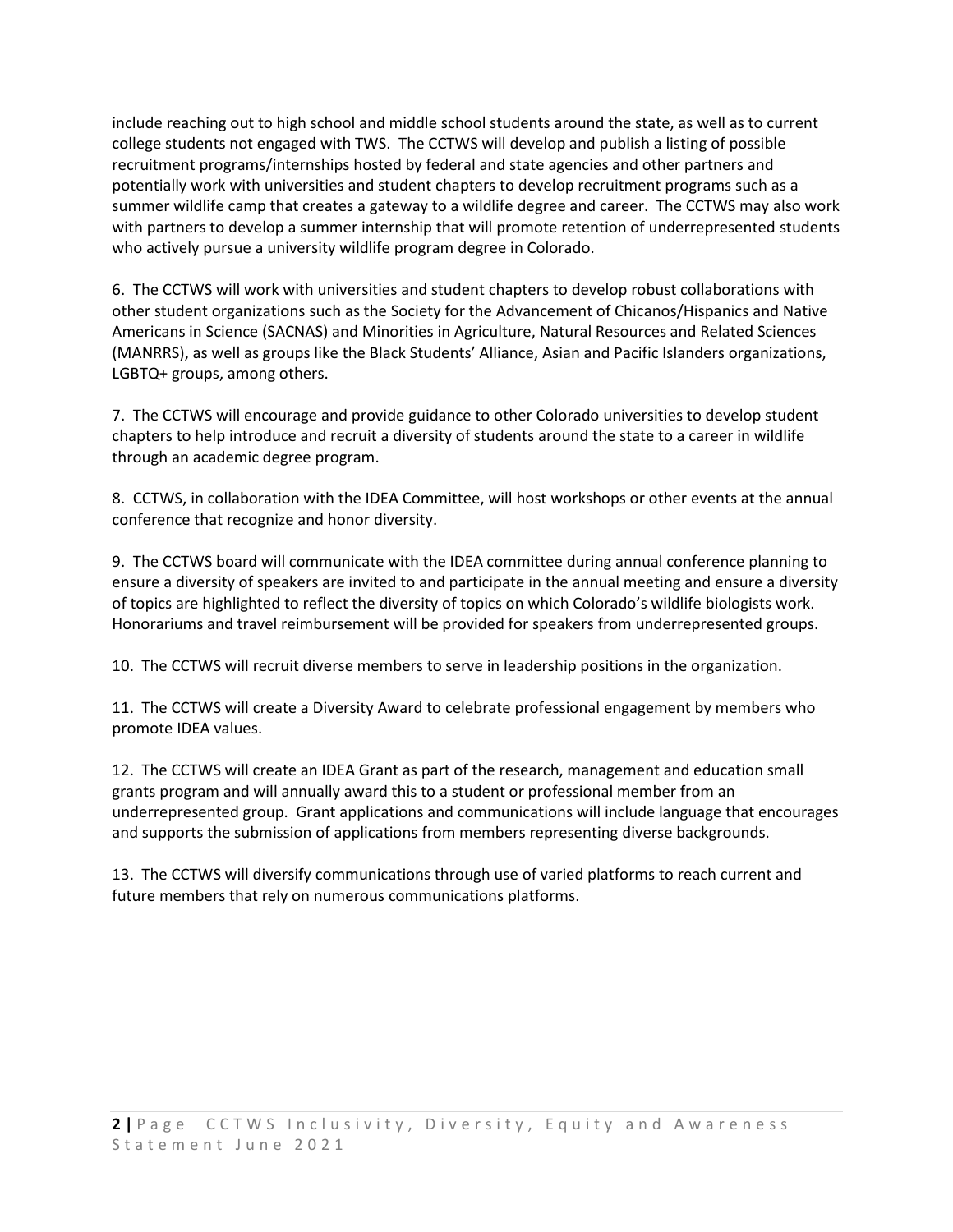### **The Wildlife Society**

### **Standing Position Workforce Diversity within the Wildlife Profession**

The conservation of native plant and animal species, communities, and populations is affected by the actions of all people, acting individually and collectively. The future of biological diversity, therefore, requires the conscious engagement of all people, regardless of their nationality, race, ethnicity, religion, culture, spiritual views, or social status. This engagement applies to individuals belonging to the range of stakeholder groups in society and to those within the wildlife profession.

The Wildlife Society recognizes the value of including the richness of human diversity in our efforts to discover, educate, inform policy, and involve the public in wildlife science and management. Wildlife will be the ultimate beneficiary of management, science, and education that reaches a greater variety of people that use and enjoy wildlife. Aldo Leopold recognized the necessity of an egalitarian wildlife policy that enfranchised all citizens in the welfare of our wildlife rather than an antiquated system that distributed the benefits to a privileged segment of society. During the past 75 years, the wildlife profession has grown significantly more diverse in its philosophies and strategies, but not to the same level in its personnel. The increasing human diversity in our society further emphasizes the need to evaluate whether or not the broad array of interests are adequately addressed within the wildlife profession. To achieve the best possible science and management of wildlife, The Wildlife Society is committed to the identification and removal of barriers to recruitment, effective mentoring, retention of a diverse workforce, and to communicating with a diverse array of stakeholders.

Achieving workforce diversity representative of the people who impact and are impacted by wildlife is an important goal for the profession. Human diversity includes aspects that are apparent, such as age, race, ethnicity, sex, and disabilities. However, the intersection of visible and less apparent differences, such as culture, spiritual views, sexual orientation, socioeconomic background, unapparent disabilities, and other "invisible" factors nevertheless shape an individual's life experience and thus, the unique perspectives they bring to their vocation. Participation in our profession must be broadened if we are to include the rich palette of perspectives and approaches needed to meet current and emerging challenges.

Diversification of the workforce offers valuable benefits and will address many challenges facing the profession and wildlife. Inclusion of the perspectives and skills provided by a diverse professional community of individuals can result in the strengthening and improvement of approaches to research, education, management, and policy making. A diverse workforce is necessary for development of conservation and management practices and communications that resonate with all of society. Furthermore, fostering a professional culture that embraces diversity in perspectives will increase retention of skilled practitioners.

Ultimately, a shared public understanding and appreciation of the value of wildlife, science, and management determines the degree to which society shows its support with funding and trust in our profession's work. By engaging a greater proportion of the population, we enable ourselves to more effectively manage wildlife, the ecosystems on which they depend, and the human communities that interact with them.